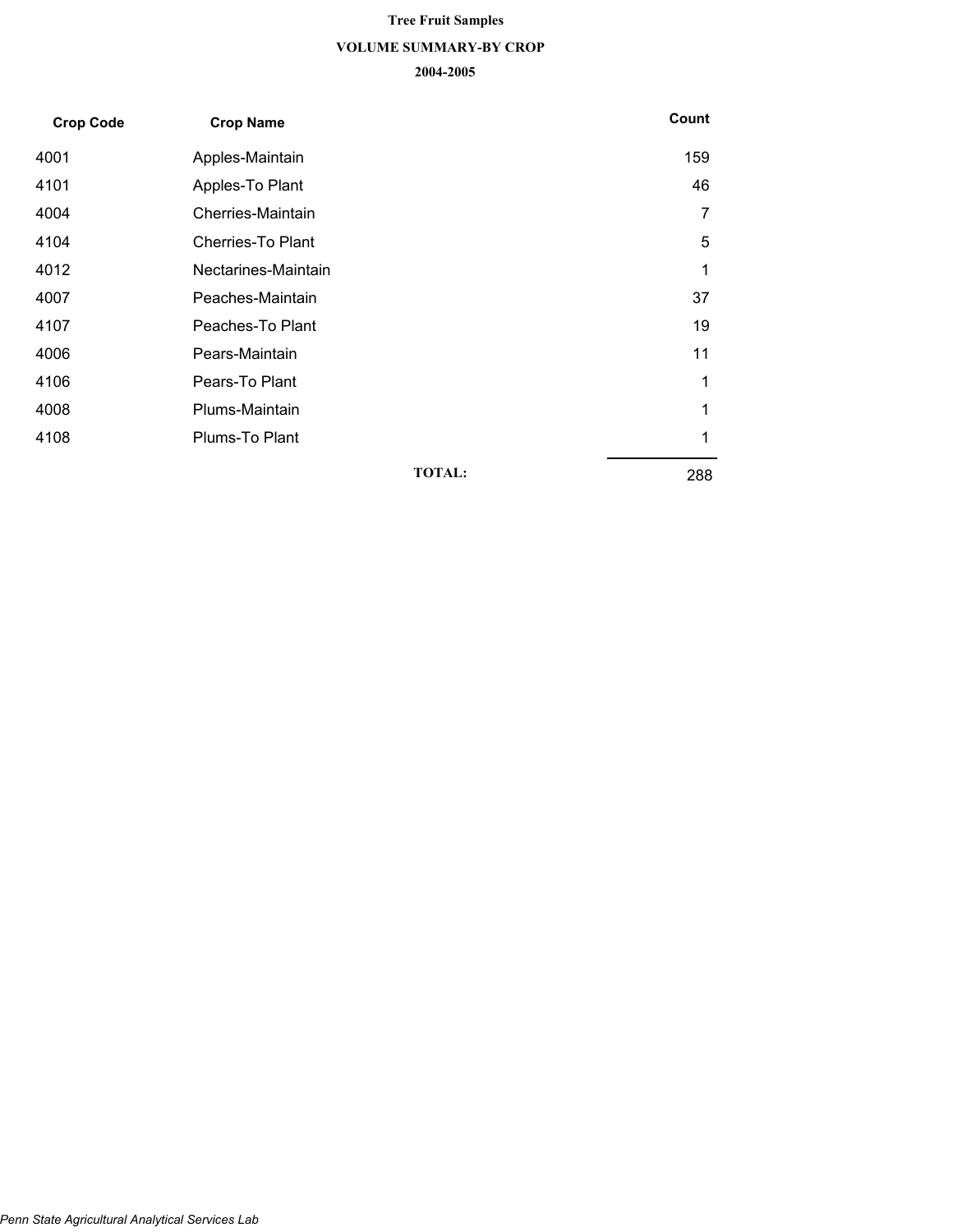## **2004-2005 Tree Fruit Samples**

| County           | <b>Total Samples</b> | Crop                | # of Samples   |
|------------------|----------------------|---------------------|----------------|
| <b>ADAMS</b>     | 83                   |                     |                |
|                  |                      | Apples-Maintain     | 54             |
|                  |                      | Apples-To Plant     | 8              |
|                  |                      | Cherries-Maintain   | 3              |
|                  |                      | Cherries-To Plant   | $\mathbf 1$    |
|                  |                      | Nectarines-Maintain | $\mathbf{1}$   |
|                  |                      | Peaches-Maintain    | $\overline{7}$ |
|                  |                      | Peaches-To Plant    | 8              |
|                  |                      | Pears-Maintain      | $\mathbf{1}$   |
| <b>ALLEGHENY</b> | 5                    |                     |                |
|                  |                      | Apples-Maintain     | $\mathbf{1}$   |
|                  |                      | Apples-To Plant     | 3              |
|                  |                      | Peaches-Maintain    | $\mathbf{1}$   |
| <b>ARMSTRONG</b> | $\mathbf{2}$         |                     |                |
|                  |                      | Peaches-To Plant    | $\overline{2}$ |
| <b>BEAVER</b>    | $\mathbf 2$          |                     |                |
|                  |                      | Apples-To Plant     | $\overline{2}$ |
| <b>BEDFORD</b>   | 56                   |                     |                |
|                  |                      | Apples-Maintain     | 48             |
|                  |                      | Apples-To Plant     | 4              |
|                  |                      | Cherries-Maintain   | $\mathbf{1}$   |
|                  |                      | Cherries-To Plant   | 1              |
|                  |                      | Peaches-Maintain    | $\overline{2}$ |
| <b>BERKS</b>     | 19                   |                     |                |
|                  |                      | Apples-Maintain     | 5              |
|                  |                      | Apples-To Plant     | 4              |
|                  |                      | Peaches-Maintain    | 1              |
|                  |                      | Peaches-To Plant    | $\overline{2}$ |
|                  |                      | Pears-Maintain      | $\overline{7}$ |
| <b>BLAIR</b>     | 14                   |                     |                |
|                  |                      | Apples-Maintain     | 7              |
|                  |                      | Apples-To Plant     | 5              |
|                  |                      | Cherries-Maintain   | $\mathbf{1}$   |
|                  |                      | Peaches-Maintain    | $\mathbf{1}$   |
| <b>BUCKS</b>     | 12                   |                     |                |
|                  |                      | Apples-Maintain     | $\overline{2}$ |
|                  |                      | Apples-To Plant     | $\mathbf{1}$   |
|                  |                      | Peaches-Maintain    | 5              |
|                  |                      | Peaches-To Plant    | $\overline{c}$ |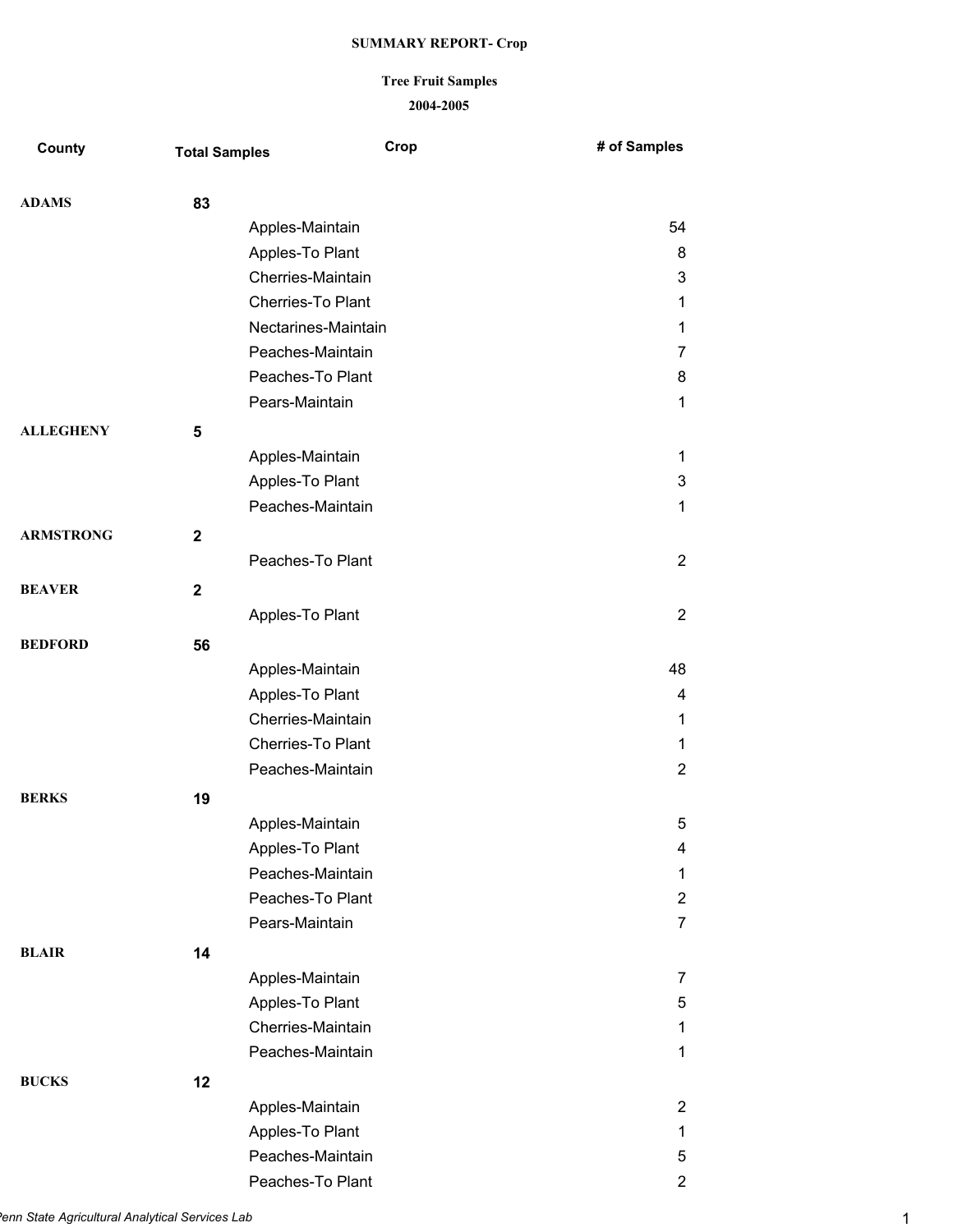## **2004-2005 Tree Fruit Samples**

| County            | <b>Total Samples</b>    | Crop                                | # of Samples   |
|-------------------|-------------------------|-------------------------------------|----------------|
|                   |                         | Pears-Maintain                      | 1              |
|                   |                         | Plums-Maintain                      | 1              |
| <b>BUTLER</b>     | $\mathbf 3$             |                                     |                |
|                   |                         | Apples-Maintain                     | 1              |
|                   |                         | Apples-To Plant                     | $\overline{2}$ |
| <b>CARBON</b>     | $\mathbf 2$             |                                     |                |
|                   |                         | Cherries-To Plant                   | 1              |
|                   |                         | Plums-To Plant                      | 1              |
| <b>CENTRE</b>     | $\mathbf 3$             |                                     |                |
|                   |                         | Apples-Maintain                     | 1              |
|                   |                         | Apples-To Plant                     | $\overline{2}$ |
| <b>CHESTER</b>    | $\mathbf{2}$            |                                     |                |
|                   |                         | Apples-Maintain                     | 1              |
|                   |                         | Peaches-To Plant                    | 1              |
| <b>CLEARFIELD</b> | $\mathbf{1}$            |                                     |                |
|                   |                         | Apples-Maintain                     | 1              |
| <b>CLINTON</b>    | 1                       |                                     |                |
|                   |                         | Apples-Maintain                     | 1              |
| <b>COLUMBIA</b>   | 1                       |                                     |                |
|                   |                         | Apples-Maintain                     | 1              |
|                   |                         |                                     |                |
| <b>DAUPHIN</b>    | $\bf 6$                 |                                     |                |
|                   |                         | Apples-Maintain<br>Peaches-Maintain | 4              |
|                   |                         | Peaches-To Plant                    | 1<br>1         |
|                   |                         |                                     |                |
| <b>ELK</b>        | 1                       |                                     |                |
|                   |                         | Apples-Maintain                     | 1              |
| <b>ERIE</b>       | $\mathbf 1$             |                                     |                |
|                   |                         | Apples-Maintain                     | 1              |
| <b>FAYETTE</b>    | $\mathbf{1}$            |                                     |                |
|                   |                         | Apples-To Plant                     | 1              |
| <b>FOREST</b>     | $\mathbf{3}$            |                                     |                |
|                   |                         | Apples-Maintain                     | $\overline{2}$ |
|                   |                         | Pears-To Plant                      | 1              |
| <b>FRANKLIN</b>   | $\overline{\mathbf{4}}$ |                                     |                |
|                   |                         | Cherries-To Plant                   | 1              |
|                   |                         | Peaches-Maintain                    | 3              |
| <b>INDIANA</b>    | 1                       |                                     |                |
|                   |                         | Apples-To Plant                     | 1              |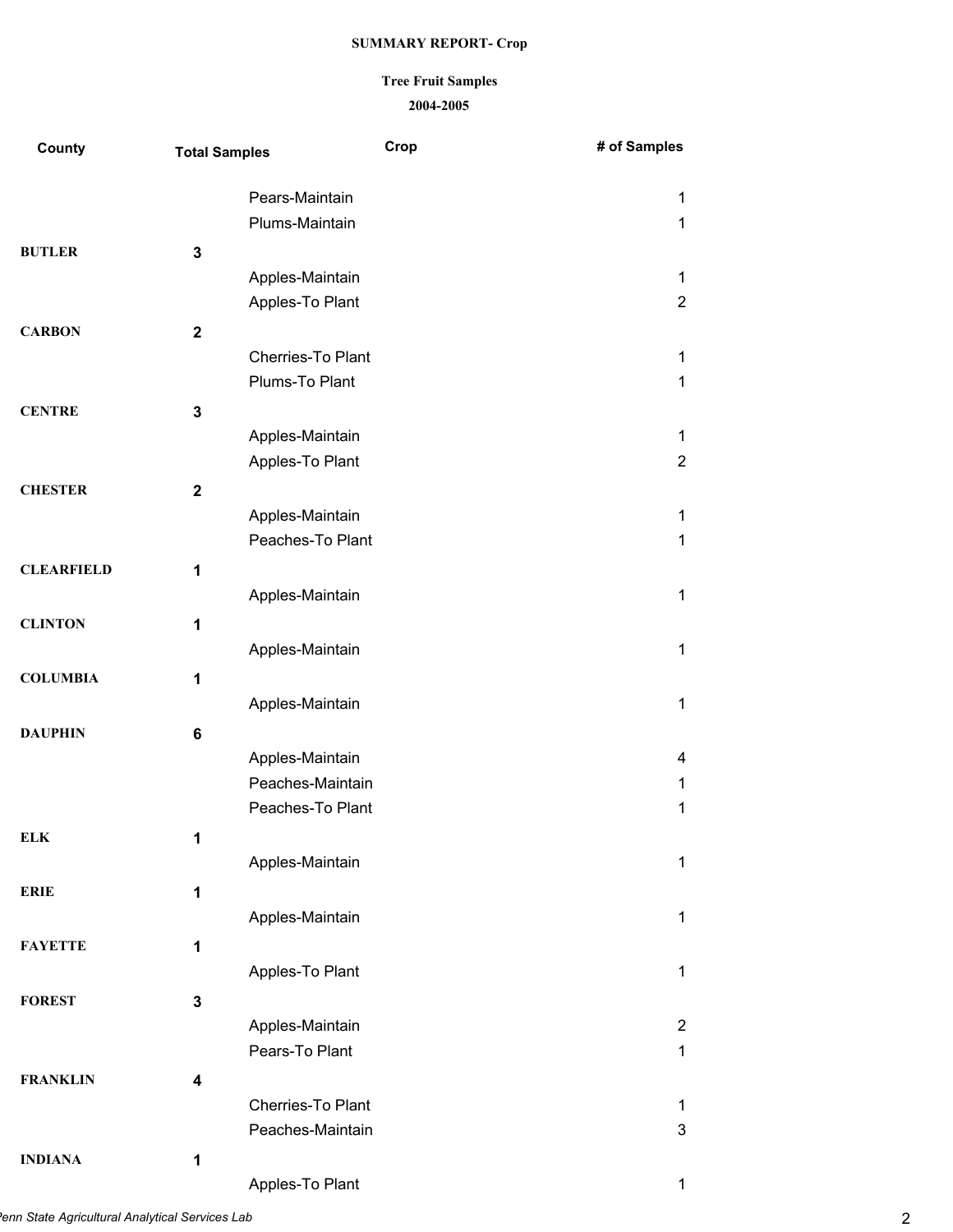#### **2004-2005 Tree Fruit Samples**

| County                | <b>Total Samples</b>    | Crop              | # of Samples   |
|-----------------------|-------------------------|-------------------|----------------|
| <b>JUNIATA</b>        | 3                       |                   |                |
|                       |                         | Apples-Maintain   | 1              |
|                       |                         | Peaches-Maintain  | $\overline{2}$ |
| <b>LANCASTER</b>      | 3                       |                   |                |
|                       |                         | Apples-Maintain   | $\overline{2}$ |
|                       |                         | Peaches-Maintain  | 1              |
| <b>LAWRENCE</b>       | 4                       |                   |                |
|                       |                         | Apples-Maintain   | $\overline{2}$ |
|                       |                         | Peaches-Maintain  | 1              |
|                       |                         | Peaches-To Plant  | 1              |
| <b>LEBANON</b>        | 3                       |                   |                |
|                       |                         | Apples-Maintain   | $\overline{2}$ |
|                       |                         | Peaches-Maintain  | 1              |
| <b>LEHIGH</b>         |                         |                   |                |
|                       | $\mathbf{2}$            | Apples-Maintain   | $\overline{2}$ |
|                       |                         |                   |                |
| <b>LUZERNE</b>        | 3                       |                   |                |
|                       |                         | Apples-Maintain   | 1              |
|                       |                         | Apples-To Plant   | 1              |
|                       |                         | Cherries-To Plant | 1              |
| <b>LYCOMING</b>       | 4                       |                   |                |
|                       |                         | Apples-Maintain   | 1              |
|                       |                         | Apples-To Plant   | $\overline{2}$ |
|                       |                         | Peaches-To Plant  | 1              |
| <b>MCKEAN</b>         | 1                       |                   |                |
|                       |                         | Apples-Maintain   | 1              |
| <b>MERCER</b>         | 1                       |                   |                |
|                       |                         | Apples-To Plant   | 1              |
| <b>NORTHAMPTON</b>    | $\mathbf 2$             |                   |                |
|                       |                         | Apples-Maintain   | 1              |
|                       |                         | Peaches-Maintain  | 1              |
| <b>NORTHUMBERLAND</b> | $\overline{\mathbf{7}}$ |                   |                |
|                       |                         | Apples-Maintain   | $\overline{2}$ |
|                       |                         | Apples-To Plant   | $\overline{2}$ |
|                       |                         | Peaches-Maintain  | $\overline{2}$ |
|                       |                         | Pears-Maintain    | 1              |
| PHILADELPHIA          | 1                       |                   |                |
|                       |                         | Apples-To Plant   | 1              |
|                       |                         |                   |                |

**PIKE 1**